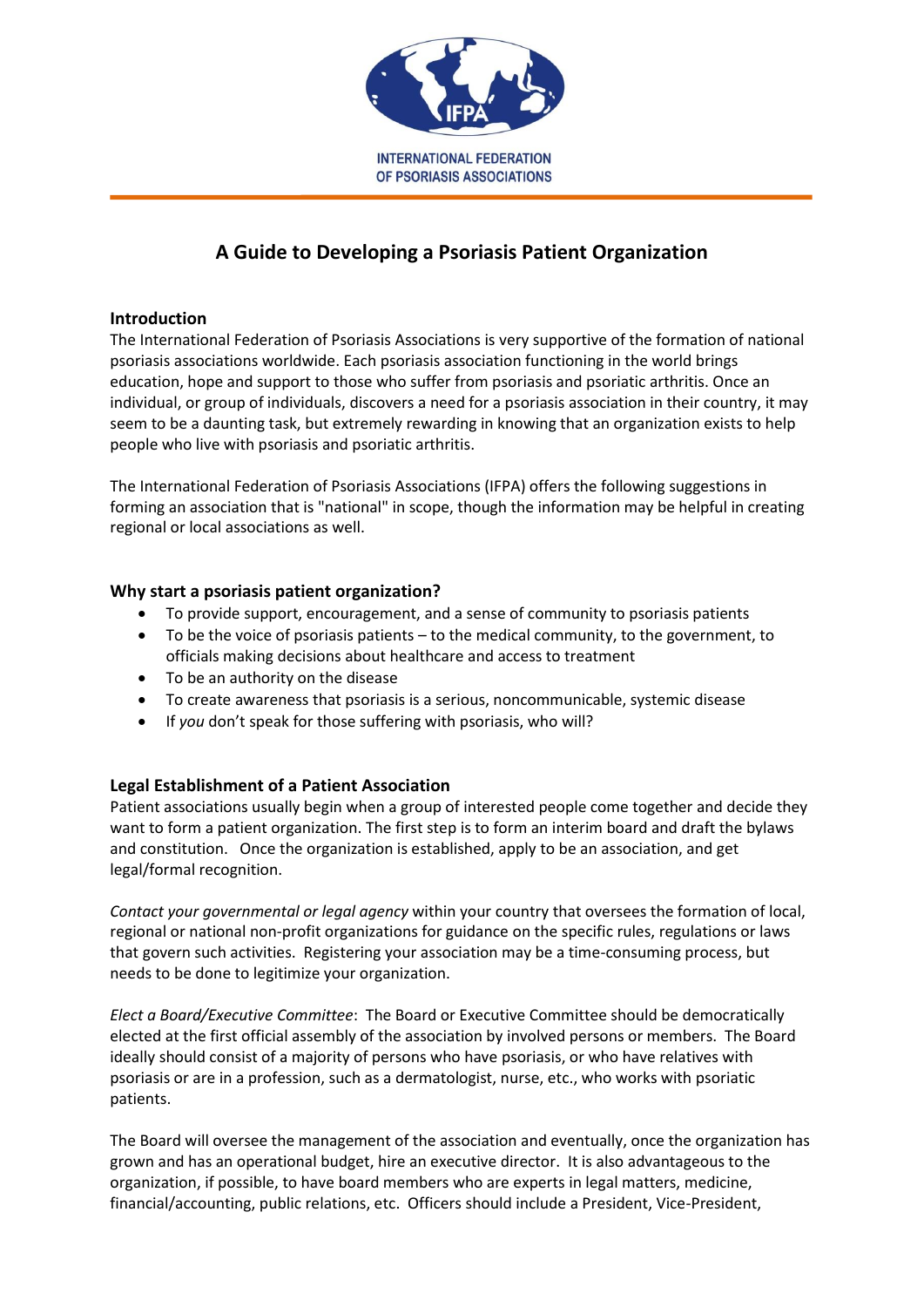Treasurer and Secretary, but also may include a Member-at-Large, Alternates/Substitutes, etc. Committees, such a Finance, PR, Outreach, Fundraising or Development and for specific programs, such as World Psoriasis Day, may be formed within the Board members selected to Chair and lead each committee. Board members should be democratically elected by the association members periodically at a General Assembly meeting, usually every two-to-three years. An election committee should be formed which puts forward a suggestion for new board members and then presents the candidates for a vote to the General Assembly. Most associations require that Board members *not* be employed by psoriasis-service providers or any other conflict of interest.

The following are suggestions of principle areas of responsibility of the Board. Board members should:

- 1. determine the organization's mission and set of policies for its operation, ensuring that the provisions of the organization's charter and the law are being followed
- 2. develop the organization's charter and constitution
- 3. set the organization's overall program or plan from year to year and engage in longer range planning to establish its general course for the future
- 4. establish fiscal policy and boundaries, with budgets and financial controls
- 5. select, evaluate, and if necessary, terminate the appointment of the chief executive
- 6. develop and maintain a communication link to the community, promoting the work of the organization<sup>i</sup>

For future Board members, and for the sake of the association's continuity, the association should develop a Board Manual so newly elected Board members have a thorough understanding of their responsibilities and roles. The Manual can include:

- 1. articles of incorporation and the mission statement
- 2. bylaws
- 3. list of current trustees, their short biographies and contact information
- 4. list of committees and their members
- 5. structure of the organization, with staff member titles and areas of responsibility
- 6. brief history of the organization
- 7. description of roles (President, Vice-President, Treasurer and Secretary), responsibilities, and requirements of trustees
- 8. travel and meeting expense reimbursement policy
- 9. minutes of current fiscal year meetings
- 10. annual report for the last fiscal year<sup>ii</sup>, past and current annual budget
- 11. information on the organizations programs and projects
- 12. strategic plan
- 13. annual calendar
- 14. promotional material (the organization's brochure, etc.)
- 15. current funder list

*Develop a Mission Statement* for your non-profit psoriasis association. A mission statement defines what your organization does. The mission statement should contain both a broad statement of purpose and a detailed framework from which your organization will develop its activities. Everything your organization does will revolve around the mission statement. For example, the mission statement of the National Psoriasis Foundation/USA is: "Our mission is to improve the quality of life of people who have psoriasis and psoriatic arthritis. Through education and advocacy, we promote awareness and understanding, ensure access to treatment and support research that will lead to effective management and, ultimately, a cure."

*Develop and file a Charter or Articles of Incorporation*, or similar documents within your country's government that describe your association (name, address, and other pertinent information required by the legal system) with the appropriate authorities that oversee nonprofit organizations.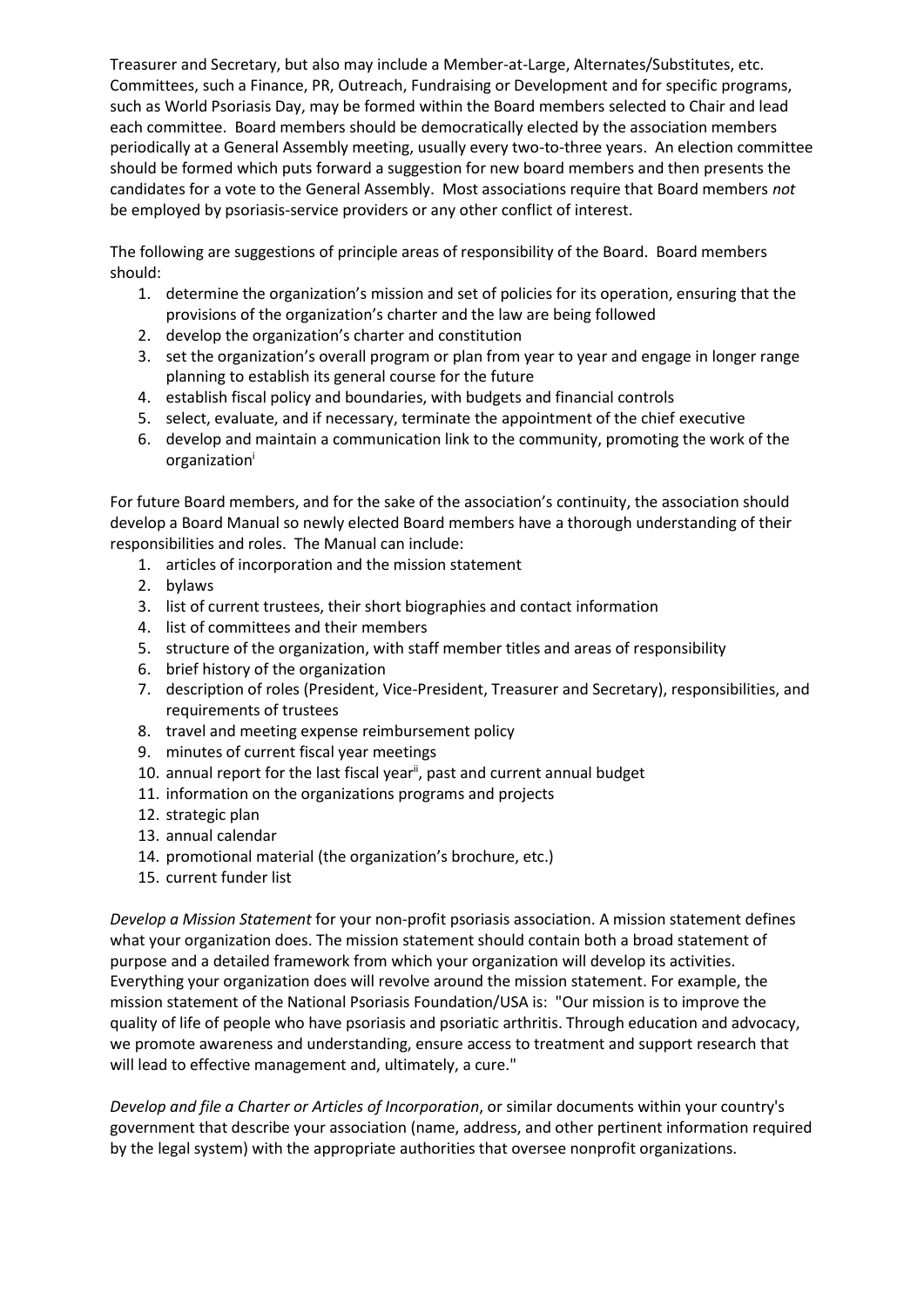*Create a Constitution or Bylaws* that dictates how your psoriasis association is governed and managed. Bylaws go beyond the general material contained in the charter and discuss more detailed and specific procedures affecting the trustees themselves. For example, the bylaws set out the number, terms, and election procedures for trustees and discuss how and when meetings are called, how officers are elected and what their powers are, how votes are taken, how board vacancies are filled, and a host of other small details essential to the smooth operation of the organization.<sup>iii</sup> IFPA is willing to share their bylaws with you.

Suggested Constitution format (based on IFPA Constitution):

- 1. Name and legal domicile of the Association
- 2. Purpose, mission and goals of the Association
- 3. Organizational structure of the Association
- 4. Membership criteria and rights of the members
- 5. Meetings
- 6. Election procedure
- 7. Executive Committee (purpose, structure, roles, authorization, responsibilities)
- 8. Publications
- 9. Financial year, accounts, budget
- 10. Winding up and liquidation policy
- 11. Alteration of the Constitution

Look to other non-profit, health-related associations in your country for structure and content of their Charter and Constitution. Set forth your Mission Statement and Bylaws according to the laws regulating nonprofits within your country. The constitution and charter should be reviewed by the Board periodically and updated when needed.

## **Principles to remember: once you have legally established a psoriasis association, it is necessary to remember that non-profit organizations follow the following principles:**

- Designate that your national organization is specifically organized for the benefit of people who have psoriasis and psoriatic arthritis.
- Income for operating your organization is principally obtained from the public (individuals, government, etc.) or non-commercial interests.
- Membership is open to all citizens in your country or to all citizens within a region separated due to linguistics or other circumstances.
- Non-profit organizations do not take direction from commercial enterprise or parties who have a vested financial interest in psoriasis therapies (directly or indirectly) that could compromise the objectivity or credibility as an organization representing people who have psoriasis and psoriatic arthritis.
- Create and provide programs that reach out to serve all regions of the country defined by linguistics.
- Make sure your organization demonstrates that it represents a national constituency in it communications, fund raising, and volunteers
- Identify medical professionals, dermatologists or nurses, who are supportive of the cause and expert in psoriasis and psoriatic arthritis care. Ask them for support by helping provide guidance with medical issues. For example, in preparing educational literature to distribute to the public. Make sure the information is free of bias.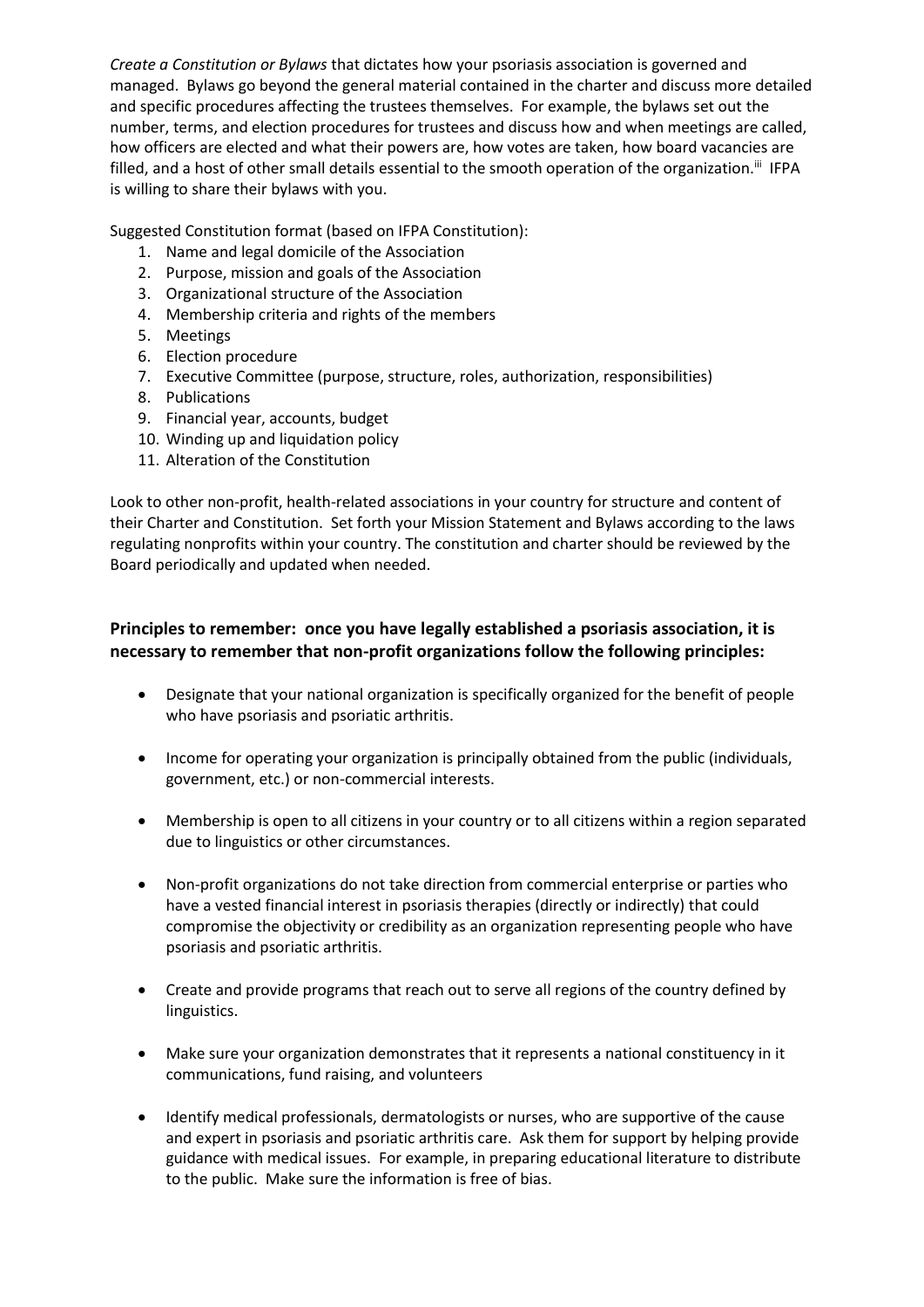Join IFPA and form a partnership with other psoriasis associations for around the world. IFPA member share information and resources that may be of benefit in assisting the people you serve – contact IFPA member organizations and ask for advice and guidance (www.ifpapso.org/membership).

## **Practical advice on starting a national association**

Volunteers start most associations but at some point it will be necessary to hire a professional staff to succeed. A professional staff gives the organization permanence and is capable of ensuring ongoing programs and services. Contact local universities or colleges to find trainees or interns who could offer trained help with marketing, public relations, website development, fund raising, finance or journalism. Trainees may be transitioned into part-time or full-time employment. Think small in the beginning and pick projects that can be completed successfully so volunteers or staff members do not become overwhelmed.

## **Membership**

Membership should be open to all citizens in your country or to all citizens within a region separated due to linguistics or other circumstances. Once your association is established, it is time to open up membership.

*Promoting your association to attract members:* Advertise the association and patient meetings wherever you can. Although it is safe to assume that there are people who have psoriasis in every town and city, this does not mean there are people with psoriasis who want to join an association. Areas with smaller populations may have a smaller number of people with psoriasis.

*Be Creative*: The more ways you can think of to spread the word about your association, the more the association will grow. Promotion is a critical, ongoing component of a successful association. Keep constant promotions of your group going by alternating different approaches. Make sure to ask new members how they heard about the association; this way you will know what is working and where you should spend the majority of your time and energy when promoting the group in the community.

- Press releases—This is a great opportunity to develop awareness about your association and about psoriasis/psoriatic arthritis. If you are aiming for local psoriasis awareness, preparing a well-written press release is crucial. Find and write a compelling and interesting patient's story. Editors always love featuring human interest stories in their publications. It may take several efforts before getting a newspaper to write a story, but it is well worth it when it happens.
- Internet—Josef de Guzman, President of PsorPhil, started his search for members on the internet: "I posted my story on at least a dozen of yahoo and msn online support. I indicated in my post that I was looking and searching for psoriasis patients from my country and would leave my contact details there. Then a couple of Filipinos replied. Then the three of us searched for more using my technique. After the first month, we were just 7 including my nurse who joined as a volunteer. My nurse would ask the patients from their clinic to join us while the rest of us would constantly search the internet for more members. At this point, I have created the yahoo group support..and would use the yahoo group as a chatroom to increase its activity and to put us up on the search engine."
- Association flyer—A flyer may be one of the simplest ways you can get the word out about your association. By producing a flyer, you will have a tool that can be used for a number of different promotional ideas. Distribute flyers to dermatologist offices (see Medical Profession below), hospitals and health clinics in the area, and post the flyer, if possible, at markets,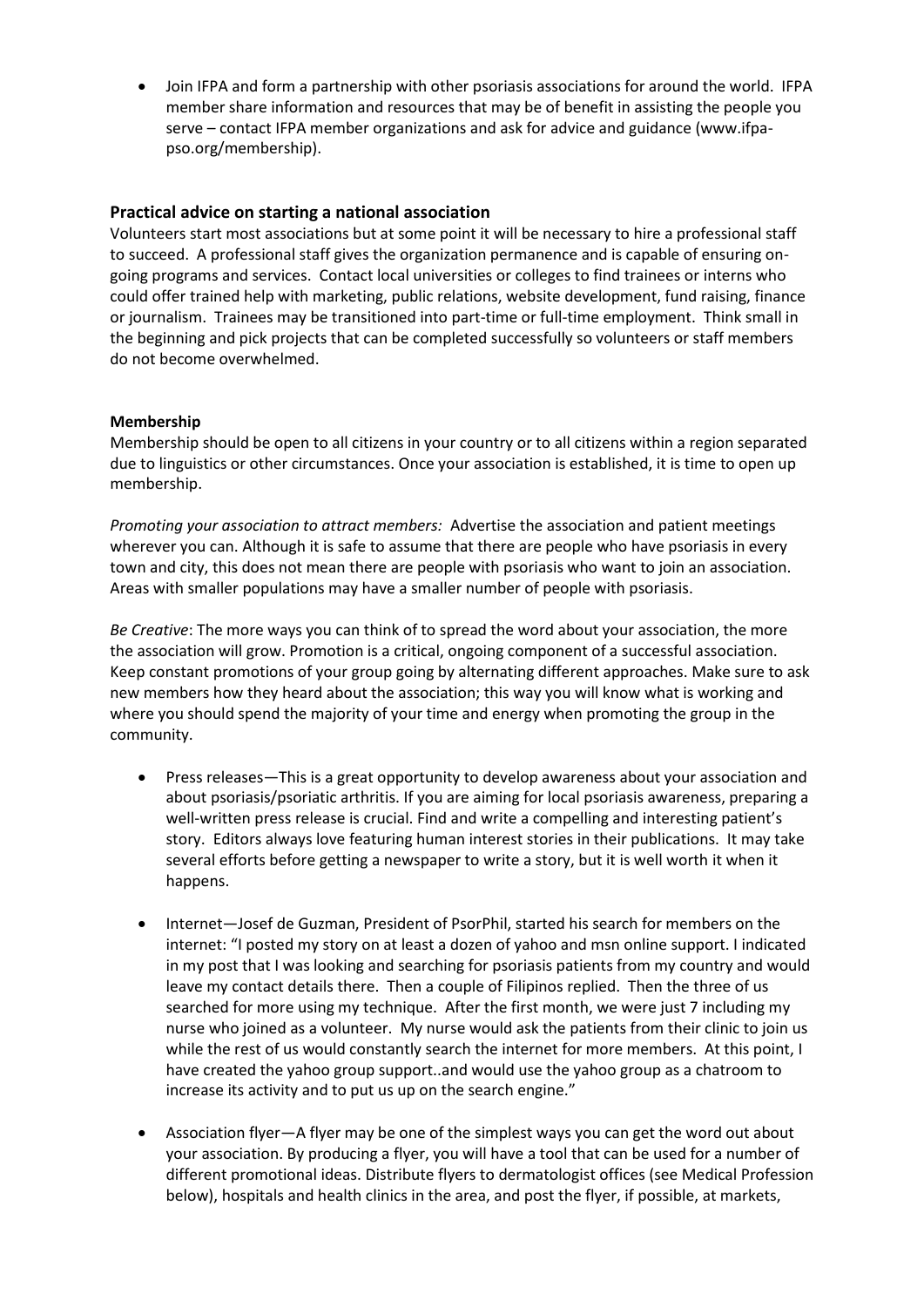schools, health clubs and anywhere else that will reach a large number of people. Do not forget to put the contact numbers or address on the flyer. Make sure the flyer will guide the patient reading your flyer what to do next.  $\leftarrow$ 

 Seek help from doctors/hospitals/clinics: Talk to doctors to help increase awareness and membership by asking their psoriasis patients to join your organization.

*Membership fees:* Initially, patient associations usually don't charge a membership fee when they are forming because finding members and bringing psoriasis patients together is the top priority. Once you reach a target number of members, you can decide if it is time to charge a minimal fee to help cover costs. Many patient associations ask for a donation or membership fee of anywhere for \$2.50 to \$35.00 to \$60.00 USD, or more. Should you decide to charge a membership fee, some members may be unable to pay, but should not be excluded from the organization. For those with a low income, membership fees can be reduced or paid in increments throughout the year. For example, one association charges three separate low fees for those under 18 and students, for the unemployed and disabled, and for senior citizens 65 and over.. If members cancel their membership for reasons of economy, some associations offer a very low membership fee for a year in hope that the member's financial situation will improve over time. Another association approaches higherincome members and asks them to pay for those who cannot afford the fee, as a sign of goodwill and to help the organization.

All new members should be given some sort of welcome packet including a "welcome to the association letter", and information about the association and psoriasis. Some associations include skin care samples, magnets, buttons, window decals or stickers, etc.

#### *Membership communication ideas:*

- Build a database to keep track of members and contacts
- Communicate through e-mail, SMS, phone calls, paper mail or postcards.  $\leftarrow$
- Publish a newsletter to keep members up-to-date on psoriasis news and to advertise meetings, educational events, etc. Newsletters can be published once a month, bi-monthly, etc.
- Many established associations publish monthly/bi-monthly, quarterly or yearly magazines
- Develop a webpage or website
- Start a Facebook page or a free online social network

*Member meetings:* For many psoriasis patients, an association meeting is the first time they will meet, face-to-face, another person that suffers with psoriasis – which is often extremely important for the patient. It is important, then, that it is a positive experience.

Psoriasis patients come to meetings for a variety of reasons:

- To be assured they are not alone and to be with others just like them
- For support and understanding
- To vent frustration and anxiety
- To receive information about their disease and treatment options
- To ask questions

*Ideas on conducting member/patient meetings:* Members meetings can be informal or formal. For an association that is new and developing, a series of informal meetings may be best, such as meeting over a cup of coffee to discuss ideas for the association, as well as the challenges of living with psoriasis. Try to keep it a pleasant experience, especially for new members.

Be sure to greet everyone who comes to a meeting, don't put people on the spot (they may not be ready to talk about themselves yet), leave it open and just introduce everyone, encouraging people to speak if they wish to. You may want to write meeting guidelines about keeping an environment of trust and openness, and allowing everyone a chance to talk. Keep the conversation positive but at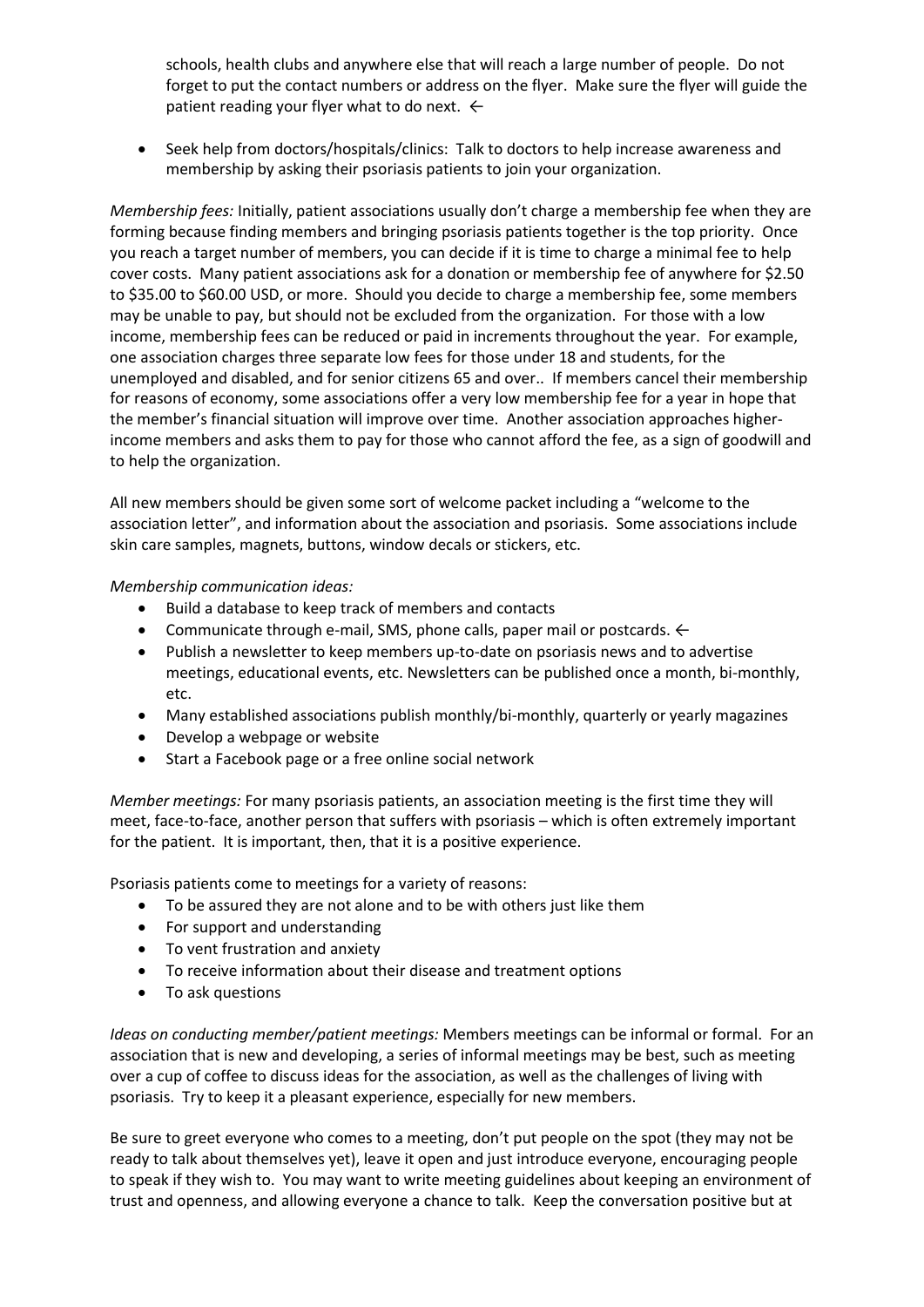the same time allow the members to express their anxiety and frustration. If you plan to have a speaker, leave room for questions for the patients. The most important thing is that the patients get to talk. Ask for suggestions about future meeting topics from the members. Some organizations write up a questionnaire or other form that allows patients to choose topics.

Meetings can be focused on educating psoriasis patients about their disease (see Meeting topics: "Programs") or Social Events, which can be extremely important in member support. These can include celebrating birthdays and anniversaries, family picnics, holiday dinners or parties, and field trips somewhere fun or having to do with health, like a spa. Social events build a sense of community and support, especially when they involve a spouse or the family.

*Family members of psoriasis patients:* Don't leave family members out! Family members bear the burden of living with psoriasis too. Invite the family to an education seminar so that they can learn about the disease. Plan a family picnic so families can interact with one another and draw support, or invite them to special family meetings. Oftentimes family members report that they never really understood what it was like to live with psoriasis until they attended a meeting or event, and this gives legitimacy to the physical, psychological and socio-economic problems that psoriasis patient's face.

#### **The Medical Profession**

Identify medical professionals, dermatologists or nurses, who are supportive of the cause and experts in psoriasis and psoriatic arthritis care. Ask them for support by being Medical Advisors to the association, to help provide guidance with medical issues, and to communicate on your behalf to the medical profession in dermatology. Also, your medical advisors can help prepare or review educational literature to distribute to the public. Make sure the information is free of bias. Ask physicians expert in psoriasis or psoriatic arthritis treatment to act as your advisor on medical matters. Having medical professionals as advisors will help add legitimacy to your association.

Another important way to work with the medical profession is to keep dermatologists and rheumatologists informed about what your organization is doing:

- introduce yourself in person, if possible, or send a letter of introduction and information about your organization
- communicate periodically with updates, new flyers, and newsletters
- invite dermatologists personally to attend a meeting or event.
- ask the doctor, nurses, and office staff to promote your organization to patients and make sure they have something to hand out to their psoriasis patients (business cards, magnets, brochures, etc.)

Ask your members about their dermatologists – does the doctor understand psoriasis well? If not, download psoriasis educational materials from the IFPA and other association websites and send it to the doctor – peak their interest in psoriasis.

#### **Fundraising and Development**

*Fundraising from individuals:* For some countries, raising money to fund a non-profit association or a program from individuals and the general public is part of the culture, but for other countries it is not. For those that do, there are many avenues to fundraising: an association can ask the members for donations for general operating costs and to fund certain programs. When a non-member requests information about psoriasis, the association can fill the request and include a donation form. An association can hold informal fundraisers, such as a bake sale, rummage sale, or a raffle. More complex fundraisers can be an organized, such as a "Walk for Awareness" the National Psoriasis Foundation in the U.S. developed, or other routes like direct mail to all association members and supporters. The website can also be used as a fundraising tool by allowing members and non-members to donate directly online.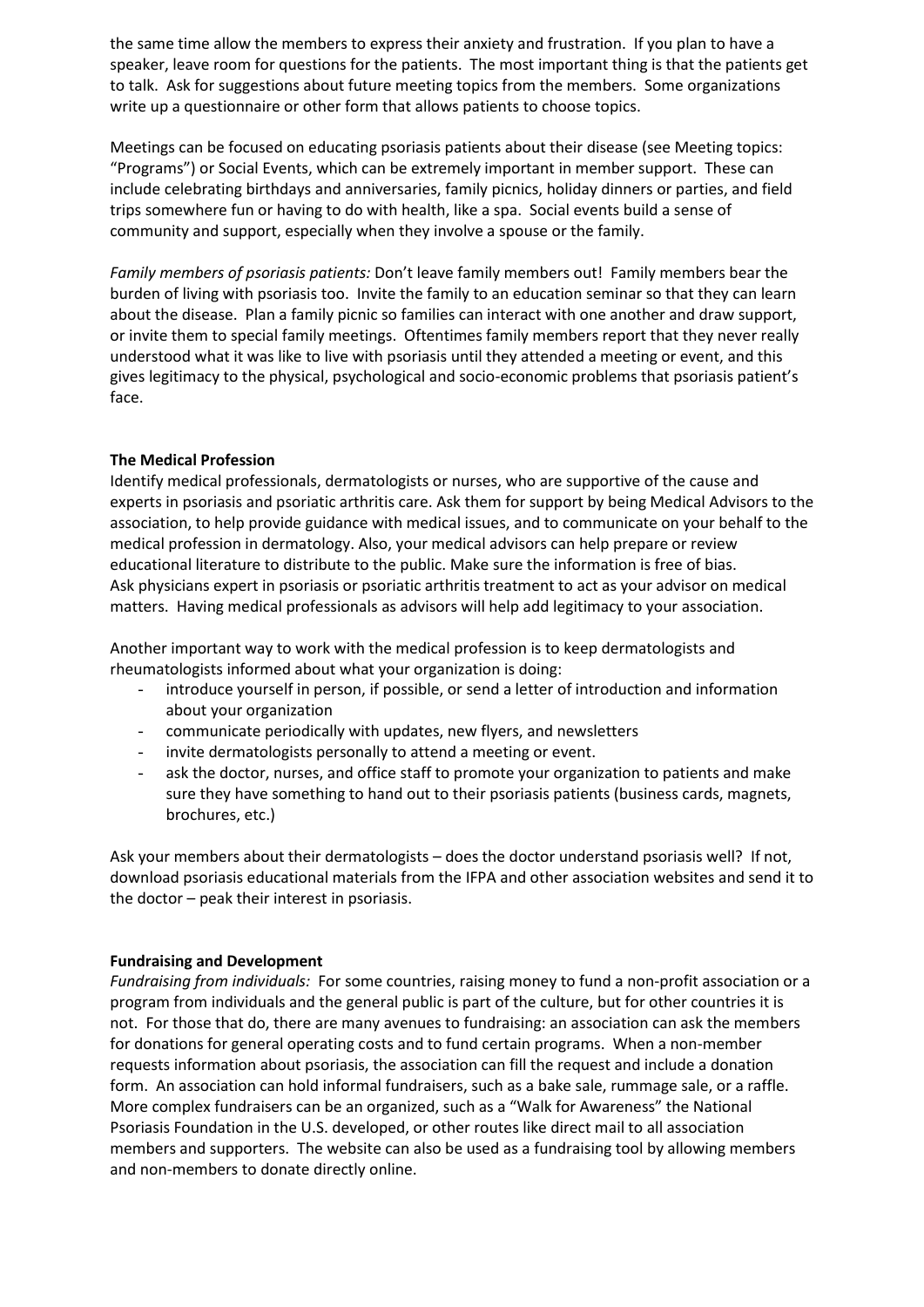*Fundraising from corporations:* Depending upon the legal regulations of your country, you may or may not be able to access funding from corporations, so the first thing to do is it check with the legal guidelines. There may be specific pharmaceutical guidelines that must be obeyed to be legal and ethical, and it's best to know what they are upfront. Once aware of the legal and ethical parameters, research the psoriasis treatments that are available in your country and the pharmaceutical company that manufacturers them. Contact information for your region or country is usually available on the company's website. If you have a relationship with a dermatologist's office, someone there may be able to give you the business card of local pharmaceutical representatives.

*Pharmaceutical companies*: offer funding and grants to patient organizations, and can be restricted to specific programs or unrestricted (see "programs" below). Pharmaceutical companies can be divided into two categories: those that manufacture prescriptions drugs for psoriasis and those companies manufacturing over-the-counter products, such as skin care, lotions, ointments and haircare specifically for psoriasis.

*Non-pharmaceutical companies*: this category includes everything else. There may be a national or local company that has a philanthropic extension and wants to do good in the community. They could be approached asking for support of a specific community project, either for cash or for in-kind donations. For example, company could provide the beverages for a social gathering.

#### *What could be funded*:

- Mailing and printing costs
- Printed publications: newsletters, magazines, bulletins, programs
- Advertisements for your organization: business cards, brochures, magnets
- Educational programs
- Social events for your organization
- Psoriasis camps
- Awareness-raising activities: for example, if your organization holds a psoriasis walk or other physical activity, a company could provide water/coffee/tea, balloons, t-shirts, tables and chairs, tents, snacks, goody-bags, etc.

*Government grants*: another avenue could be to look for funding from government or health ministry programs for non-profits, or find companies that have philanthropic interest. If there are other health-related patient associations in your country and that you have access to, look and see if they access any funding and from where – you may be able to apply for funding for your association too.

#### **Volunteers and Staff**

Collect and maintain a list of everyone who contacts your organization. Solicit their help in building your psoriasis association by volunteering to the cause.

Volunteers start most associations but at some point it will be necessary to hire a professional staff to succeed. A professional staff gives the organization permanence and is capable of ensuring ongoing programs and services. Contact local universities or colleges to find trainees or interns who could offer trained help with marketing, public relations, fund raising, finance or journalism. Trainees may be transitioned into part-time or full-time employment.

#### **Educational materials about psoriasis**

IFPA offers information about psoriasis and related issues that can be downloaded from the website. Other psoriasis organizations also have educational information about psoriasis that can either be downloaded from the website or sent by mail. If you use another organization's information, either ask permission or give an acknowledgement for using their work. You can also seek out reliable sources of information, like dermatologists or dermatology associations, to create your own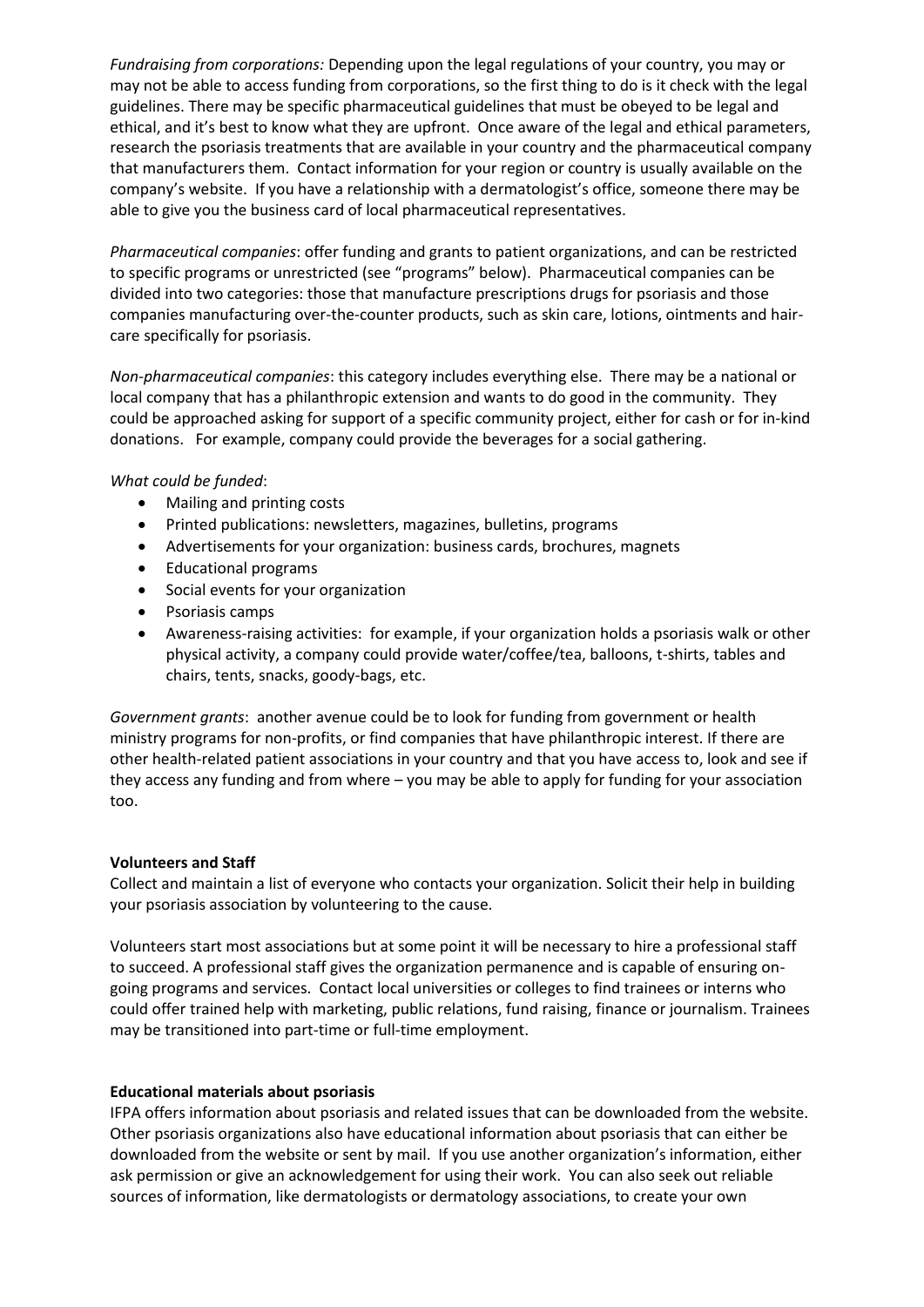publications and other educational materials. Materials should say "for more information please contact" and contact numbers, emails and/or address of your associations must be indicated.

Some associations provide psoriasis brochures to dermatologist offices, hospitals and general doctor's offices so that they are available to psoriasis patients. This is also a good way to promote your association.

## **Promoting and Marketing**

The best way to attract members and public attention is promoting the organization on an on-going basis. Create posters to post in your community and enlist volunteers to post them in other communities. Promoting and marketing your association takes time, so take on the quick and easy ones things to do first, and then work the remaining in as you can. Another tactic is to think about which approaches would have the most impact in your area and do those first. Be creative!

*Keys ideas to promote the association:*

- Get your information on a Web page and include a friendly, personal welcome. Let psoriasis patients know why they should join your organization and attend a meeting or event, and how they can be involved. Don't forget to e-mail meeting announcements to the people who have signed up on your Web page.
- Make flyers to give or mail out
- Attach a copy of your flyer to your e-mail reminder notices. Ask people to print them off and post them or hand them out in their area or to their contacts.
- Let the medical people in your area know about your association and ask them to refer patients. A personal visit is best, but a phone call or a mailed or faxed flyer works too.
- If you cannot get around to the doctor's offices, email or mail details of your group and give them your contact information.
- Post flyers at hospitals, libraries, health clinics, pharmacies, doctors' offices, grocery stores, churches, community gathering places, and anywhere you can. Ask others to post flyers in places where they have access. Ask office staff if they would prefer having the flyer displayed in a plastic frame or on their bulletin board rather than distribute flyers.
- If your association publishes a newsletter, send it to the media, to the hospitals, health clinics, doctors and health insurance companies to inform them of your activities.
- Contact hospitals and clinics and see if they have a quarterly magazine that will list your group as a resource.
- Advertise in public transportation (bus, tramway, underground) with posters or flyers.
- Contact any pharmaceutical company representatives in your area. Let them know about your association and ask them to help get the word out.
- Perhaps a doctor or the nurse might call a few patients and let them know about the association. Try asking your doctor what he or she can do to help promote the group.
- Post on online community blog, forum, calendar and event sites.
- Post about your meeting on the Foundation message boards at Check back at anyplace you display or post to replace and update information<sup>iv</sup>
- Hype World Psoriasis Day (WPD). WPD can become your passport to the media. Invite them to be a part of history by covering your association as you join the international community in celebrating World Psoriasis Day. Can radio stations, TV and newspapers to tell them about WPD, and use statistics provided by the WPD campaign to get your message across that psoriasis is a serious disease.

*Working with the media:* Getting a newspaper or television station to run a story about your organization or through compelling stories of someone with psoriasis is priceless publicity. Contact the press and see if they will print information about psoriasis and your organization, and World Psoriasis Day. The media are usually attracted to compelling human interest stories and may be interested in writing an article about the struggles of a psoriasis patient, which would be great PR for your association. Start to take notice of who writes or reports on human interest stories or health articles and contact them about psoriasis.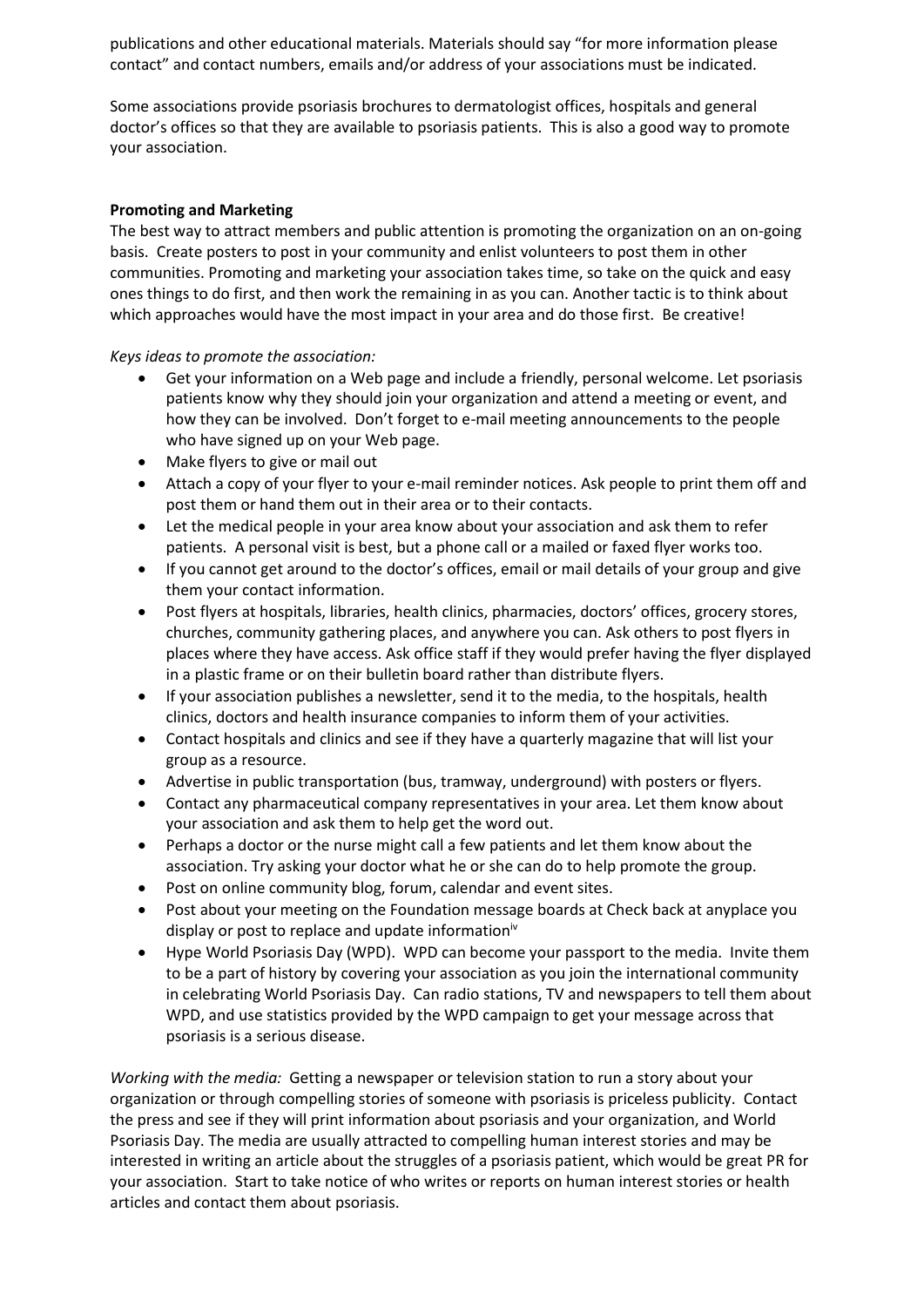Let the public know about your association and psoriasis any way you can. Newspapers may offer free postings for health/support meetings. Look in the health section of the newspaper, if any, and see what other patient organizations are doing and how they promote their association. Call the paper and ask where to post if you do not see anything. Radio stations and local TV stations often have announcements of meetings. Write a letter to the editor.

## **Programs**

Create and provide programs that reach out to serve all regions of the country or regions defined by linguistics. Think small in the beginning and pick projects that can be completed successfully so volunteers or staff members do not become overwhelmed. The "perfect" program will meet the nature and needs of the association and member, and the goal of the problem should follow directly from goals intended to meet specific needs of your members.

Your association may be able to get funding to cover the costs of a program. Oftentimes, to get a government or pharmaceutical grant, an association needs a program plan and an estimated budget, which may be crucial to getting the grant. Grants usually require:

- Background information about your association
- Goals and objectives of the program and how your association will accomplish the goals
- Expected results of the program
- Estimated budget

For example, if the goal or mission of your association is to educate psoriasis patients about psoriasis, then a program can be an educational seminar on the "Basics of Psoriasis." To accomplish this goal, you need to approach a dermatologist and ask if he or she would be willing to participate in the program as a speaker. You will also need to find a venue or somewhere to hold the event. To reach the greatest amount of people, you may want to promote the event to entire city, so you will need to design a flyer and a poster, and plan for printing and postage costs.

Your association is much more likely to get financial support if you have already done the legwork and have a well-organized program plan and budget.

*Educational Seminars*: possible speakers can be: **Dermatologists** Rheumatologists Cardiologists and other professionals that cover psoriasis co-morbidities Psychologists, stress therapists Natural or holistic practitioners

*Program Topics* can be anything related to psoriasis and physical/mental health, such as: Basic Facts about Psoriasis: ask a dermatologist to explain to your members exactly what psoriasis is, e.g. What are the psoriasis plaques and how do they form? What happens with the immune system? What is inflammation and where does it comes from? Psoriasis Treatment Options: general overview of options available in your country Psoriasis on specific areas: scalp and nail Basic Facts about Psoriatic Arthritis Psoriasis Co-morbidities, i.e. heart disease, Crohn's disease, metabolic syndrome, etc. Sun and Phototherapy/Skin Cancer How the Immune System Works and its Role in Psoriasis Youth and Psoriasis Living with a Chronic Disease Stress Reduction Techniques Basic Skin Care: how to moisturize your plaques effectively, how to bathe and care for your skin

Be aware of what is "new" in the world of psoriasis, and then plan a discussion around it and ask the appropriate speaker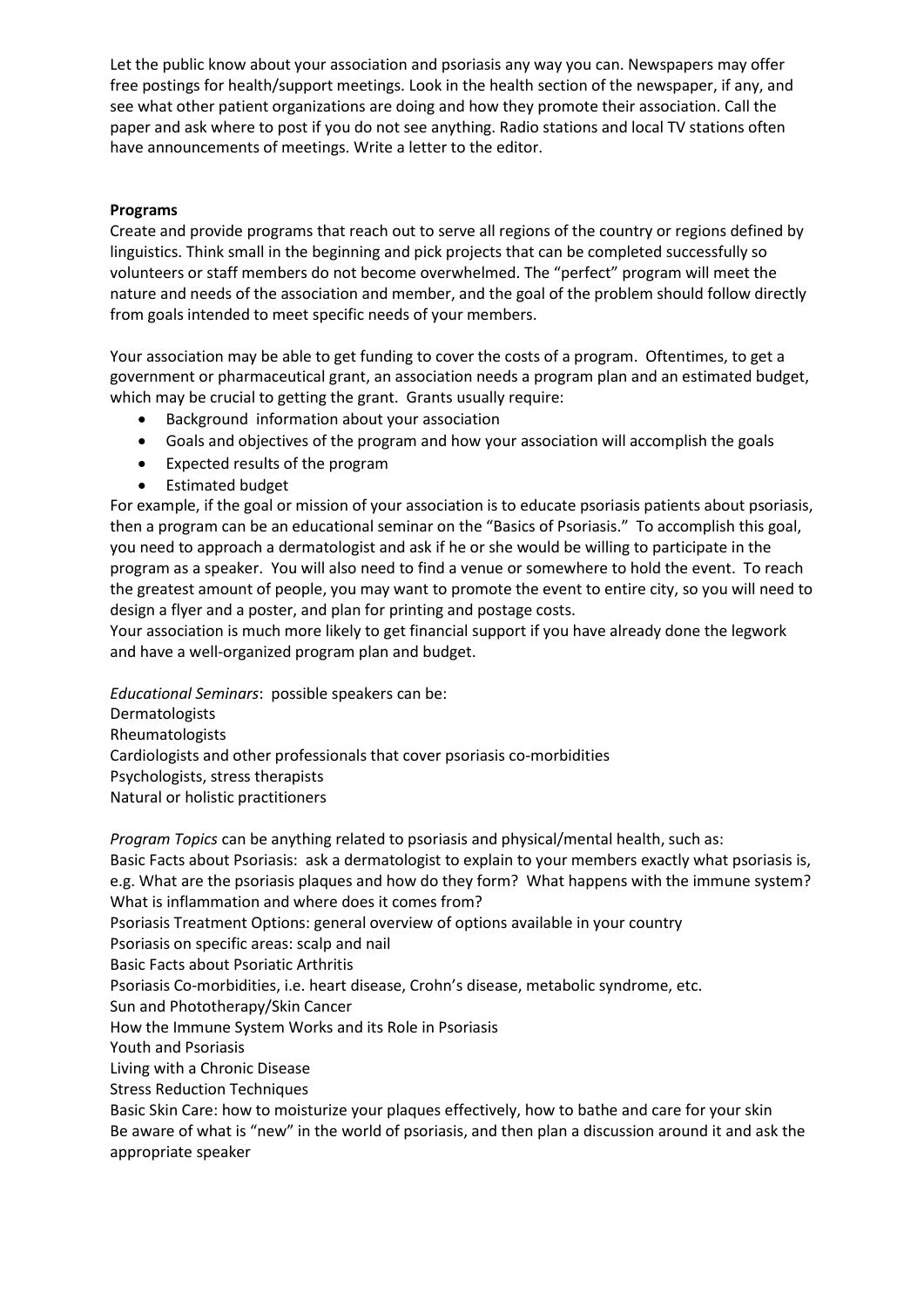*Psoriasis Camp* can be anywhere from a weekend to a full week. Some associations provide a camp just for children, but most are for any age. Members usually pay a fee to attend, which helps cover the costs of food, lodging, staff and operational costs. The bulk of the cost may be covered with grants from various sources, depending on your society (such as donations, pharma grants, government funding, etc.) Camp schedules usually involve some sort of educational discussion with a dermatologist or other medical professionals, social activities, programs for children, some sort of light physical exercise, and discussion groups.

*Social Events* can be extremely important in member support and can include family picnics, holiday dinners or parties, and field trips somewhere fun or having to do with health, like a spa or mineral baths (such as the Blue Lagoon, the Dead Sea, etc.). Social events build a sense of community and support, especially when they involve a spouse or the family.

#### **Awareness-raising events and World Psoriasis Day**

Awareness-raising events can be an activity of your association at any time during the year, but specifically can be used for promoting World Psoriasis Day, October 29. World Psoriasis Day is a primary project of IFPA, and IFPA members and psoriasis associations worldwide promote and celebrate WPD every year by developing various awareness-raising activities.

*What is World Psoriasis Day?* World Psoriasis Day, launched in 2004 by members and non-members of psoriasis associations around the world, is an annual day specially dedicated to people with psoriasis and/or psoriatic arthritis. Conceived by patients for patients, World Psoriasis Day is a truly global event that sets out to give an international voice to the 125 million people with psoriasis/psoriatic arthritis around the world. Formed by a global consortium of patient associations from around the world, World Psoriasis Day aims to raise the profile of a condition which needs to be taken more seriously by national and international authorities.

#### *Aims of World Psoriasis Day*

• Raising awareness: to let people with psoriasis know that they are not alone and to raise the profile of this devastating skin disease and the misery it can cause. To dispel myths about the condition, such as the mistaken view that psoriasis is contagious.

• Improving access to treatment: to encourage healthcare systems, governments, physicians, carers and all those responsible for psoriasis care to allow psoriasis sufferers access to optimum therapy. For too long, psoriasis/psoriatic arthritis has been low priority.

They are debilitating diseases and must move up the healthcare agenda.

• Increasing understanding: to provide information to those who are affected by the condition as well as the general public in order to educate people about the condition so that they can discuss it more openly and confidently.

• Building unity among the psoriasis community: to provide a platform from which patient voices from around the world can speak as one and be heard by key decision makers.

*Awareness-raising activities:* Each year a wide variety of activities take place around the world, these have ranged from the distribution of leaflets and postcards to large events, which have make each World Psoriasis Day a huge success and generate worldwide media interest.

For a more information and a comprehensive list of past year's WPD activities, go to [www.worldpsoriasisday.com.](http://www.worldpsoriasisday.com/) Any of these activities can be used during the year to raise awareness, especially for WPD. Also, pay attention to what other awareness-raising activities nonprofit associations in your country hold.

#### **Political action or advocacy**

What is your country or community lacking for psoriasis patients? Is there a way that you and your association can be a voice for psoriasis patients to your government, health ministry, local school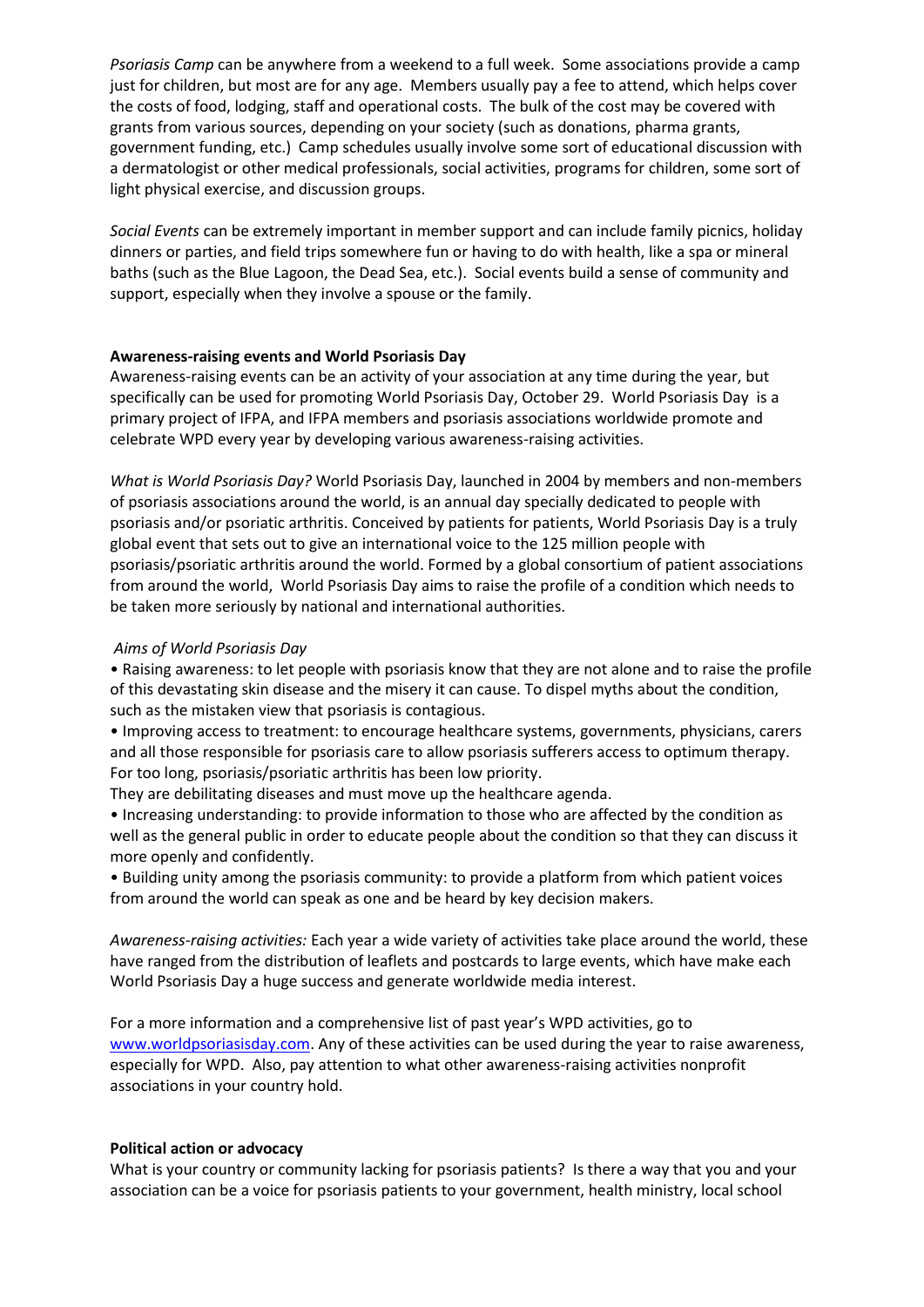district, etc.? Anywhere that a psoriasis patient is discriminated against or stigmatized, you may be able to help by speaking to an elected official or person of influence about the needs of psoriasis patients in your country. You and the members of your association are experts on what it means to live with psoriasis and/or psoriatic arthritis, what it means to be discriminated against, the need to access effective treatments and the need for a cure. You can speak firsthand about living with psoriasis and why viewpoints need to change. For more information and a Guide for Political Action for Psoriasis Associations, please contact the IFPA Secretariat.

#### *Reasons to speak out about psoriasis:*

- Lack of public awareness and misperceptions of the disease will help lessen discrimination, stigmatization
- Lack of medical profession knowledge and recognition of psoriasis
- Lack of access to treatment(s)
- No national statistics for how many people suffer with psoriasis in your country
- There must be research towards a cure!

#### **Website**

Build a website with factual, documented information about your organization and it's activities, and materials about psoriasis. For ideas, look at Psoriasis-related websites, such as IFPA (www.ifpapso.org), the National Psoriasis Foundation, U.S. (www.psoraisis.org), and IFPA member associations (see member organization on the IFPA website). If you don't know how to build a website, contact a school or university in your area that offers courses on website design – you may be able to get a student to design your website as a project or for practice.

## **Strategic and forward-thinking**

Once an organization is established, a major responsibility of the trustees is to engage in planning both for the short term (the next year), the medium term (the next five years), and the long term (the next decade), Planning involves the setting of broadly stated goals and specific objectives. To establish goals, the board must decide on directions for the organization and determine what they want to see accomplished.<sup>v</sup>

Objectives, one set, allow for two additional activities to take place. One is the drafting on an action or implementation plan by which the objectives will be achieved. It lays out the actual schedule of activities, use of resources (both human and financial), and logistics. The second activity that should follow is the establishment of an evaluation process to determine whether the organization actually achieves the objectives in the time allotted. $vi$ 

Questions that can help you get started on a strategic plan are: What is the vision you have of your organization? Where do you see it in one year, three years and 5 years? Having a general idea and vision helps you to plan and become organized. It's okay if you simply want to grow your organization from 5 members to 20 in one year, and then to 100 in three years. However, you may also vision that within three years, you want to have government support for psoriasis in your healthcare system. When you plan strategically, you can develop steps to get to your goal.

## **Program Evaluation**

How do you know your organization is succeeding in its mission? Are you supporting psoriasis patients in your country and providing for their needs? It is always a good idea to periodically evaluate your organization's activities and programs to ensure that your association is fulfilling the mission.

## Program evaluation can:

1. Understand, verify or increase the impact of services on members. These "outcomes" evaluations are increasingly required by nonprofit funders as verification that the nonprofits are indeed helping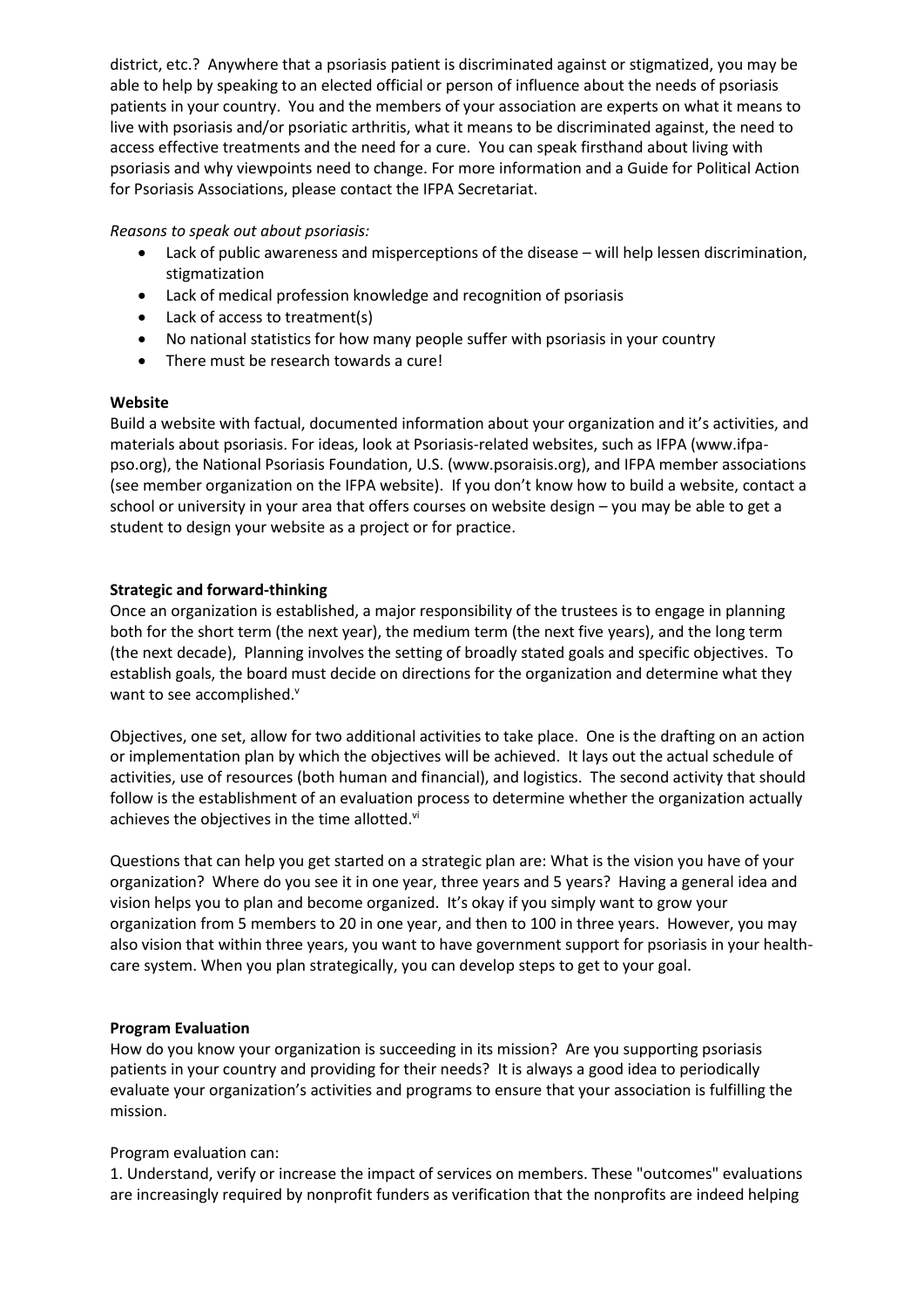their constituents.

2. Evaluations can identify program strengths and weaknesses to improve the program.

3. Verify that you're doing what you think you're doing - Typically, plans about how to deliver services, end up changing substantially as those plans are put into place. Evaluations can verify if the program is really running as originally planned.

4. Facilitates the board or staff to really think about what their program is all about, including its goals, how it meets it goals and how it will know if it has met its goals or not.

5. Produce data or verify results that can be used for public relations and promoting services in the community.

6. Produce valid comparisons between programs to decide which should be retained, i.e., in the face of pending budget cuts.

7. Fully examine and describe effective programs for duplication elsewhere.<sup>vii</sup>

You can collect information by questionnaires, surveys, interviews or forming focus groups. To analyze the data or answers to interviews, focus groups, or questionnaires, organize the comments into similar categories, e.g., concerns, suggestions, strengths, weaknesses, similar experiences, program inputs, recommendations, outputs, outcome indicators, etc. and label the categories or themes, e.g., concerns, suggestions, etc. Attempt to identify patterns, or associations and causal relationships in the themes, e.g., all people who attended programs in the evening had similar concerns, most people came from the same geographic area, most people were in the same salary range, what processes or events respondents experience during the program, etc.

To interpreting the data, attempt to put the information in perspective, e.g., compare results to what you expected, the promised results; any common standards for your services; original program goals; indications of accomplishing the desired outcomes; description of the program's experiences, strengths, weaknesses, etc.

There are many publications in print and on the internet that can guide an organization through the evaluation process – check your local library, bookstore or the internet.<sup>viii</sup> Monitoring and evaluation allows the association to be open to feedback and to adjust programs accordingly

#### **What IFPA can provide:**

Join IFPA and form a partnership with other psoriasis associations from around the world. IFPA members share information and resources that may be of benefit in assisting the people you serve. Contact and ask for advice and guidance from other national non-profit organizations.

IFPA would like to thank Sherry Decker; Kathleen Gallant, National Psoriasis Foundation U.S.A. and IFPA EC Secretary; Lars Ettarp, IFPA Executive Committee (EC) President; Dr. Hoseah Waweru, Psoriasis Association of Kenya and IFPA EC Vice-President; Annika Rastas, IFPA Director of the Secretariat; Prof. Joachim Barth, Deutscher Psoriasis Bund e.V.(Germany) and IFPA EC Treasurer; Valgerdur Audunsdottir, Samtök Psoriasis og Exemsjúklinga (SPOEX) Psoriasis and Exema Association (Iceland) and IFPA EC Member; Silvia Fernandez Barrio, Asociación Civil para el Enfermo de Psoriasis (AEPSO) (Argentina) and IFPA EC Alternate; Josef de Guzman, PsorPhil (Philippines) and IFPA EC Alternate; Veronika Lindberg and the Staff of Psoriasisförbundet, The Swedish Psoriasis Association; Dr. Evans Kumari, Psoriasis Association of Kenya; Dr. Tamar Brosh, Israel Psoriasis Association; Judy Misner, Psoriasis Society of Canada; Helena Intan, Indonesian Psoriasis Care Foundation; Rieke Möhring, Deutscher Psoriasis Bund e.V. (Germany); Patricia Jimmy, Assoc. Pour La Lutte Contre Le Psoriasis (APLCP) (France); and Erik Nygaard, Norwegian Psoriasis Association, for their generous contributions to this document.